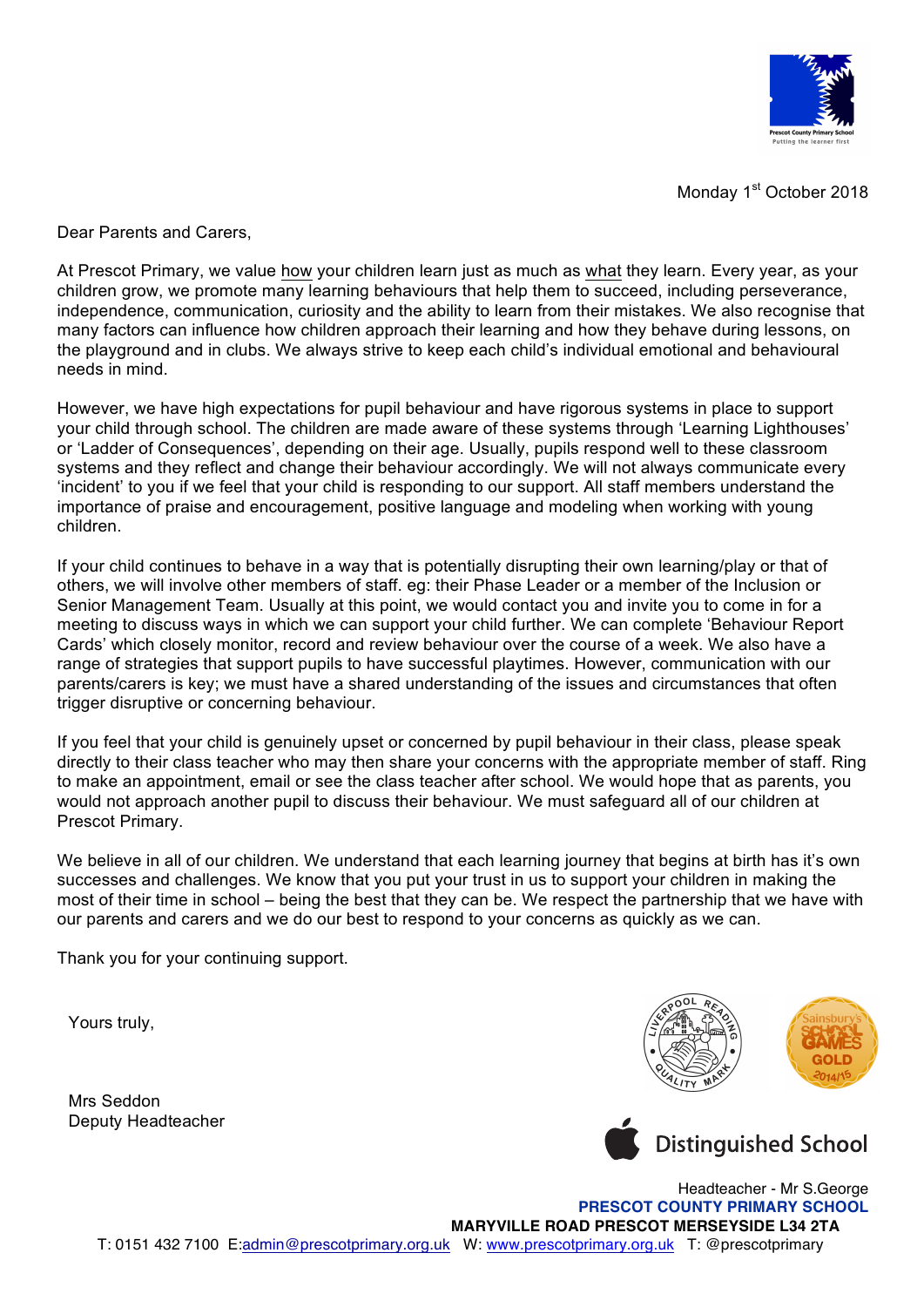

## **iPad Behaviour Expectations**

For those children in KS2 who have – or will soon be given – their school iPad…

We are generally very happy with how well our children look after their 1:1 iPads. They appreciate how lucky they are to be taught in a school that values the role technology can play in the learning process. Each year brings a new benefit. TT Rockstars, for example, has been extremely successful and the children love this new way of engaging with their times tables. Accelerated Reader and Google Classroom are also systems that we couldn't do without.

We really do make the most of what the iPads have to offer.

Your child can therefore find it difficult when they leave their iPad at home or bring it to school without charge. We make it clear that it is their responsibility to remember their device and that it is a very important part of their learning toolkit. Please support them in organising their iPad.

We have also noticed more breakages than ever before. Please help your child to look after their device. Remind them:

- Do not leave an iPad on the floor or in the way of others. Be careful how you place it down.
- Do not leave near water/liquid or carry in a bag with water bottles.
- Have a tough case that fits properly and use all the time.
- Carry in a bag with two straps.
- Always charge up to 100% at home. We do not have the capacity to charge iPads in school.

We will not be able to continue to fund repairs however please let us know as soon as possible if the iPad is damaged.

In school, we are constantly aware of online safety and the need for sites, searches and images to be ageappropriate. We have recently seen screensavers which we have questioned as age-appropriate and have asked the children to delete the image they have chosen. Children also know not to use sites such as youtube in school without the supervision of an adult. We are able to check the history of website searches. If we were ever concerned about the use of your child's iPad, we would contact you immediately.

## **As parents and carers, we value your support in helping the children to be digitally aware and make good choices when using their iPad. Please alert us to anything that you are not sure or happy about.**

Thank you for your continued support in helping us to teach and learn in a highly innovative and unique way.

Kind regards,

Mrs Seddon





Headteacher - Mr S.George **PRESCOT COUNTY PRIMARY SCHOOL MARYVILLE ROAD PRESCOT MERSEYSIDE L34 2TA** T: 0151 432 7100 E:admin@prescotprimary.org.uk W: www.prescotprimary.org.uk T: @prescotprimary